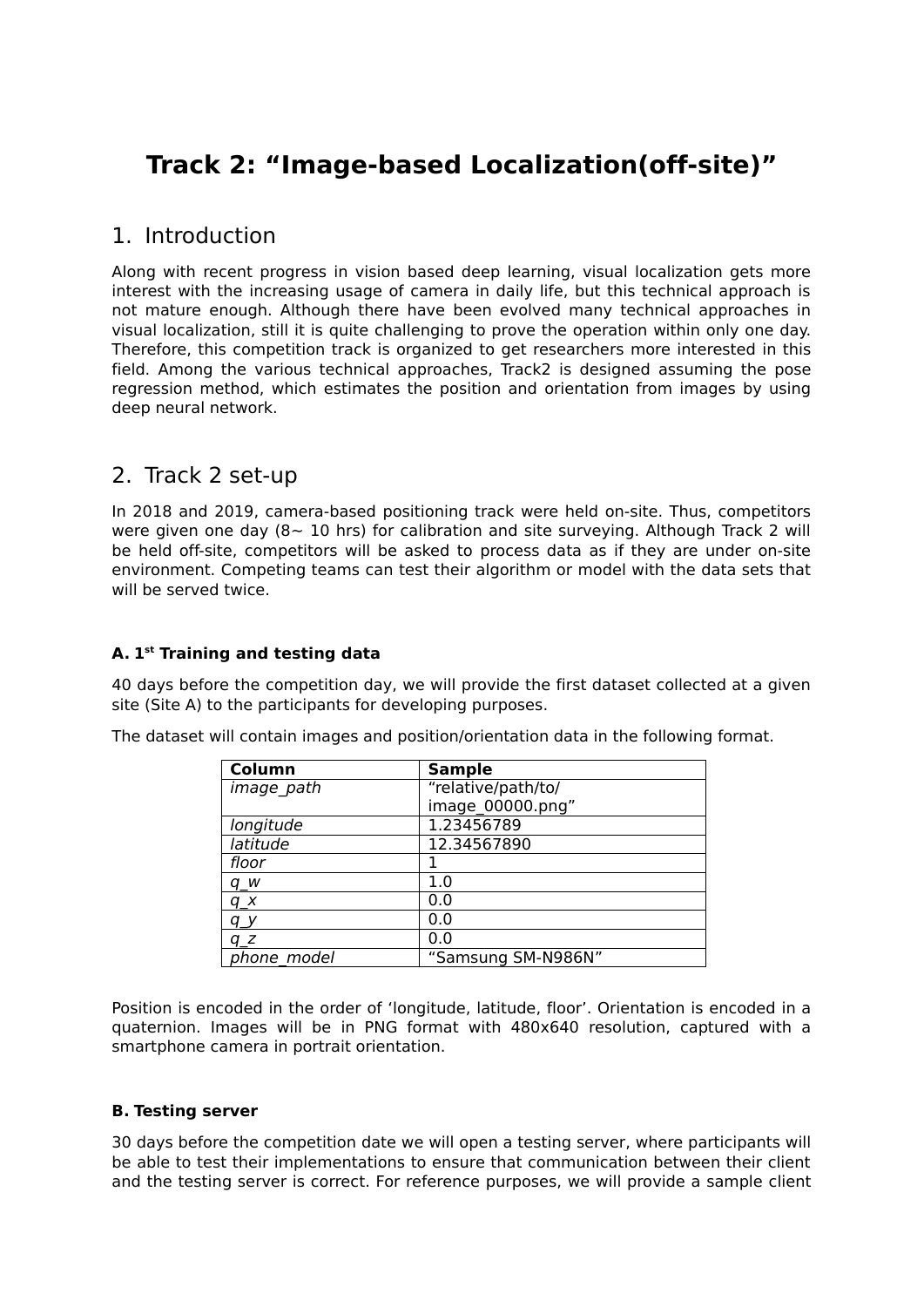implementation in python that will communicate with the testing server, decode the inputs (e.g., image to a numpy array), and encode the outputs.

The main client/server interaction is described in the figure below.

| Client |                                                     | <b>Testing server</b> |  |
|--------|-----------------------------------------------------|-----------------------|--|
|        | Testing session requst                              |                       |  |
|        | session_id, phone_model                             |                       |  |
|        | session id, Testing session start                   |                       |  |
|        | [I:1] session_id, image_id, image_data              |                       |  |
|        | [O:1] session_id, estimated_pose, processing_time   |                       |  |
|        | [I:2] session_id, image_id, image_data              |                       |  |
|        | $\cdots$                                            |                       |  |
|        | [O:n-1] session_id, estimated_pose, processing_time |                       |  |
|        | [I:n] session_id, image_id, image_data              |                       |  |
|        | <b>ALC N</b>                                        |                       |  |
|        | [I:N] session_id, image_id, image_data              |                       |  |
|        | [O:N] session_id, estimated_pose, processing_time   |                       |  |
|        | session_id, Testing session stop, Testing results   |                       |  |
| Client |                                                     | <b>Testing server</b> |  |

Fig.1 Interaction between client and testing server

Where,

estimated pose is expected to follow the format in the dataset:

[longitude, latitude, floor,  $q_w$ ,  $q_x$ ,  $q_y$ ,  $q_z$ ].

processing time should be computed at client side as the time interval from receiving the input image to sending back the estimated pose. Details will be included in the sample client implementation.

Testing results will contain a list vectors of length N [position err, floor err, orientation err], where

position err [m] is the Euclidean distance between estimated position and the corresponding ground truth;

floor err is the difference between estimated floor and the corresponding ground truth; and

orientation err [rad] is the rotational angle between the estimated orientation and the corresponding ground truth

#### **C. 2 nd Training and testing data and Track 2 Competition**

One day before the competition day (1 September) we will provide a dataset for the testing site (Site B). The dataset will follow the format of the previously provided dataset from Site A.